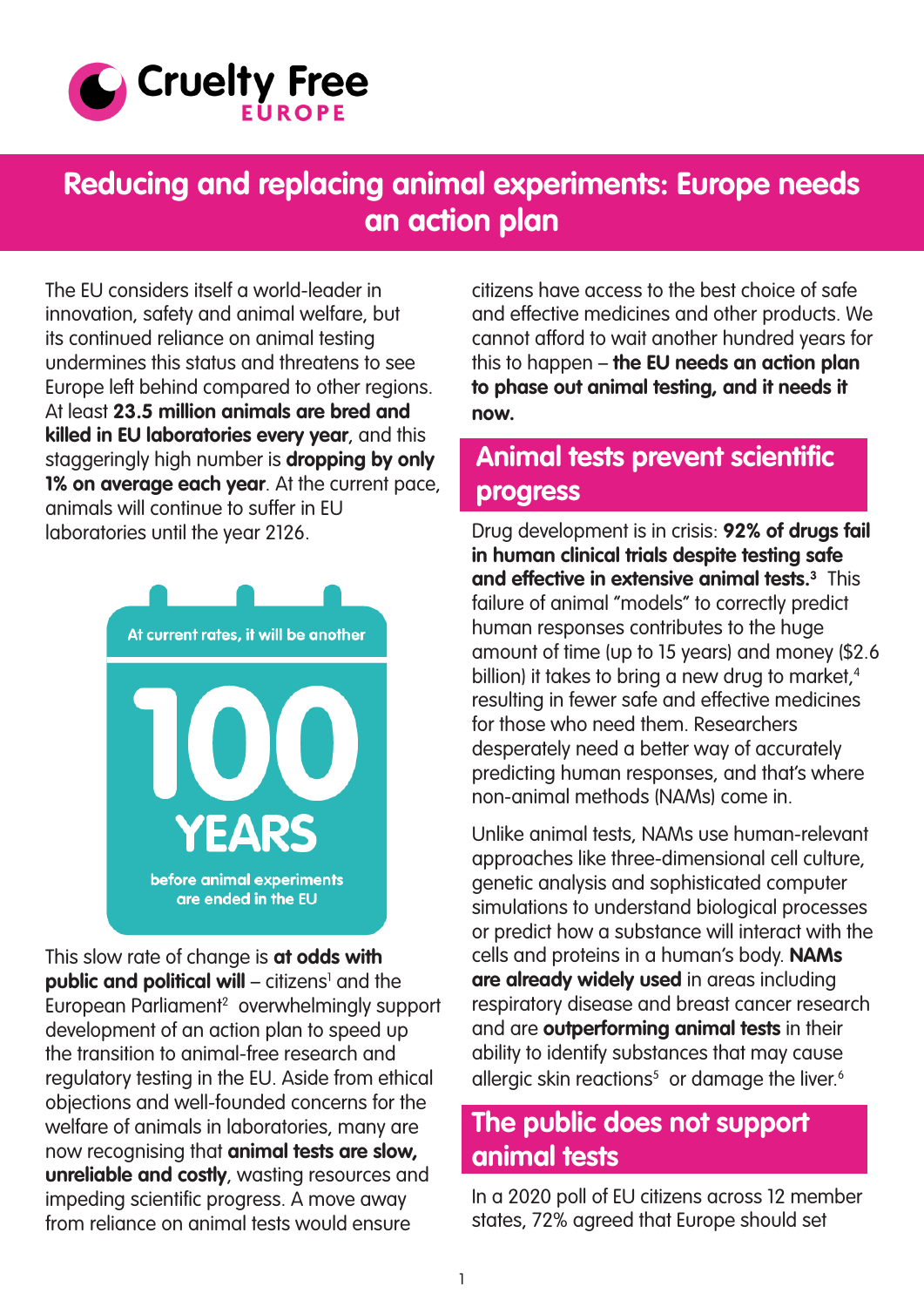<span id="page-1-0"></span>targets and deadlines to phase out animal testing, 70% agreed that replacing animal tests with non-animal methods should be an EU priority and 66% agreed that the EU should immediately end all animal tests[.7](#page-3-0) 1.17 million EU citizens supported the "Stop Vivisection" European Citizens' Initiative, while a petition to close a German animal testing facility following a 2019 exposé gained over a million signatures within just a few weeks.

**The public evidently has only limited backing for animal research, is opposed to much of the testing that takes place in the EU and supports a proactive phase out strategy.**

### **Current provisions are not enough to phase out animal tests**

One of the stated goals of Directive 2010/63/ EU, which sets minimum standards for the use of animals in laboratories, is to fully replace animal testing. While we support this goal, it is difficult to see how it will be achieved without an action plan (which the Directive fails to provide) and sufficient funding (which the Commission and Member States fail to provide; for example, projects developing alternatives to animal testing received just 0.1% of Horizon 2020's budget)[.8](#page-3-0)

led to clinical benefit despite years of effort.

- **2. "Curiosity-driven" or "blue skies"**  research that uses animals without even intending to generate direct benefits for society.
- **3. Duplicated**  lack of a central repository for animal studies, and hesitancy to publish negative results, means that researchers unknowingly duplicate each other's work.
- **4. Replaceable or redundant** over 1.6 million animals are used each year in the EU in regulatory tests that have already been replaced by non-animal methods or are no longer required by law.
- **5. "Surplus to requirements"** almost a third of animals bred in EU laboratories (over 6 million animals in 2017) are killed without ever being used in experiments.<sup>10</sup>

Directive 2010/63/EU and some sector-specific regulations (for example, industrial chemicals legislation) contain provisions designed to minimise tests on animals and promote alternatives, but they are not functioning properly and are no substitute for an action plan – complete with measurable targets and timelines – to phase out animal testing in the EU. Policymakers recognise in other important

Additionally, focusing on replacement supports the misconception that all animal tests are worth replacing. In reality, very few (if any) of the 23.5 million animals used each year across the EU are essential to scientific progress. **Ending most animal uses immediately and without replacement would be of no detriment to society,** because they are:

**1. Scientifically flawed** – animal "models" of human diseases like Alzheimer's<sup>[9](#page-3-0)</sup> have not

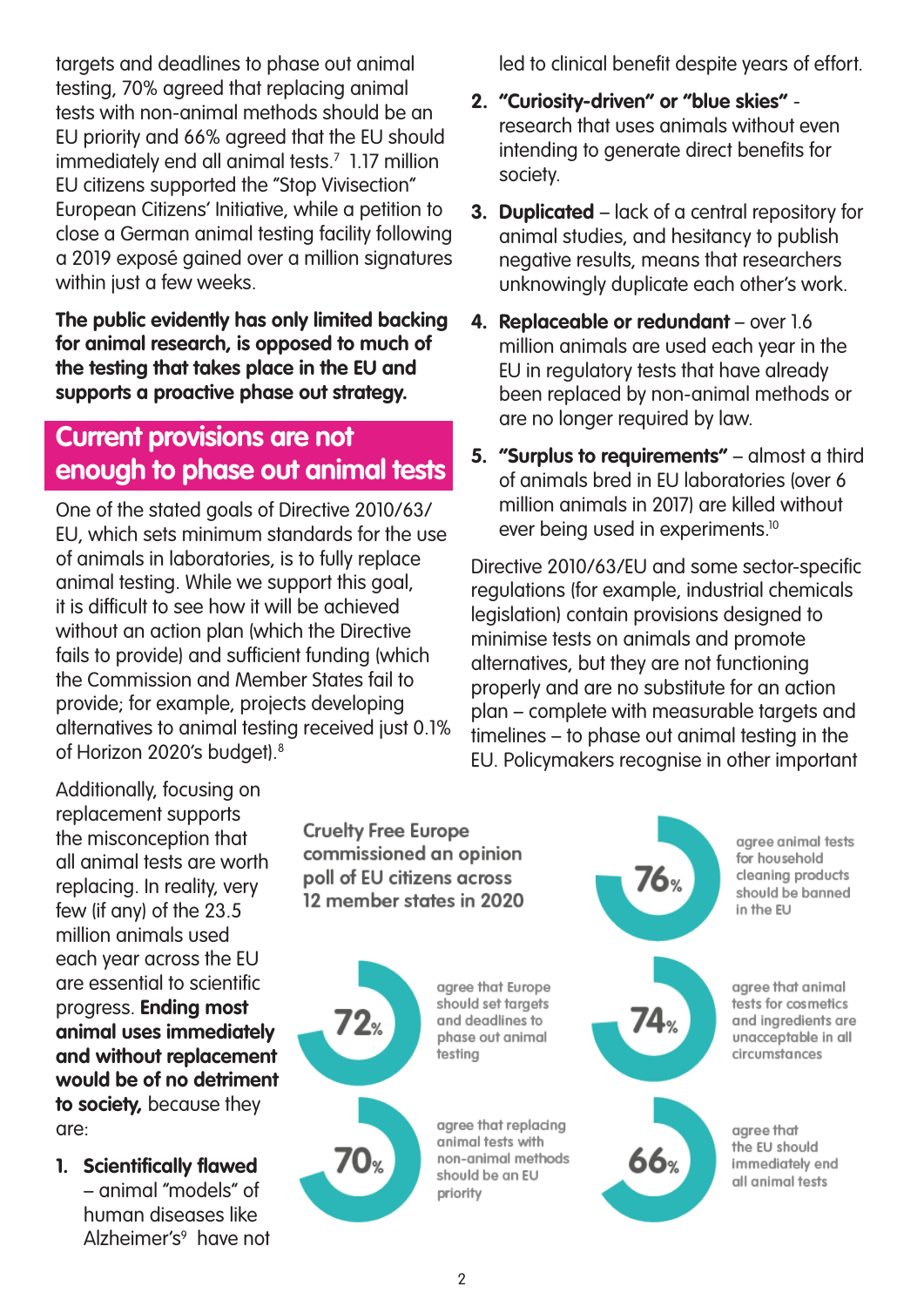areas including carbon emissions and pollution that **targets and timelines are crucial tools for achieving change, so why not use them when it comes to animal testing?**

## **The solution: an action plan to accelerate the transition to animal free research and regulatory testing**

To maintain its status as a world-leader in innovation, safety and animal welfare, **the EU needs an action plan, complete with targets and timelines, for phasing out animal testing.**

We urge the European Commission to:

- 1. Establish a **high-level inter-service taskforce** and a **Commissioner for Animals**  to develop and deliver the plan in close collaboration with Member States and other stakeholders.
- **2. Embed the goal of reducing and replacing animal experiments into horizontal European Union priorities** like the Green Deal, innovation and post-COVID recovery plans.
- 3. Instigate a full **review of Directive 2010/63/EU** to assess its impact and identify where significant change could be made
- 4. Conduct **thematic reviews**, as mandated by Directive 2010/63/EU, to identify priority areas for reduction and replacement of animal use.
- 5. Propose **changes to Directive 2010/63/ EU and sector-specific legislation** to prohibit, by a given date, certain types of experiments such as those causing severe suffering, and set targets for reducing animal use generally.
- 6. Propose **changes to Directive 2010/63/ EU and sector-specific legislation** to clarify Member States' obligation to contribute to the promotion of NAMs and ensure that animal testing is only ever conducted as a

last resort.

- 7. Increase **funding and support** for NAMs research (within the Horizon Europe, pilot project schemes and other relevant frameworks) and EU bodies responsible for validating and promoting alternatives to animal testing (including the EU Reference Laboratory for Alternatives to Animal Testing, DG Environment and the European Partnership for Alternative Approaches to Animal Testing).
- 8. Give **EU agencies** a clear mandate and resources to promote alternatives to animal tests.
- 9. Improve **enforcement** of Directive 2010/63/ EU and sector-specific legislation.
- 10. Ensure that **animal tests for which there are already valid alternatives** in place are not being used in member states.

**For more information, please visit www.crueltyfreeeurope.org**